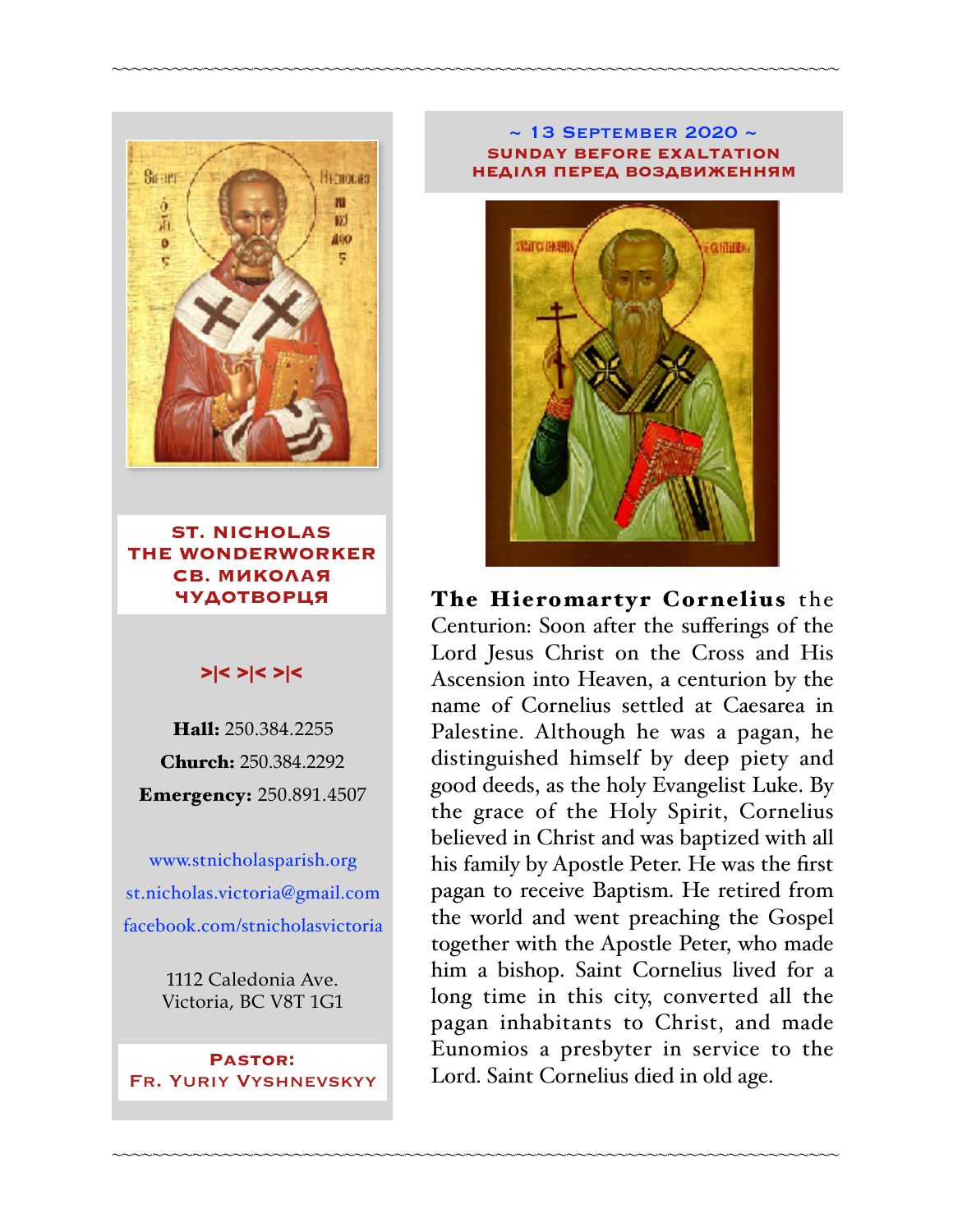| <b>SUNDAY HYMNS</b>                |                                                          |          |  |  |
|------------------------------------|----------------------------------------------------------|----------|--|--|
| <b>OPENING HYMN</b>                | Витай Нам, Хресте / We Sing Your Praises pg. 4-5         |          |  |  |
| <b>COMMUNION HYMN</b>              | Тіло Христове / Let Me Receive You, O Christ pg. 258-259 |          |  |  |
| <b>CLOSING HYMN</b>                | Кант До Святого Хреста / Kant to the Holy Cross          |          |  |  |
| <b>SUNDAY &amp; DAILY SCHEDULE</b> |                                                          |          |  |  |
| SUNDAY, Sep 13                     | Liturgy - for the Parishioners of St Nicholas Parish     | 10:00 AM |  |  |
| MONDAY, Sep 14                     | Divine Liturgy of St. John Chrysostom                    | 9:00 AM  |  |  |
| TUESDAY, Sep 15                    | Divine Liturgy of St. John Chrysostom                    | 9:00 AM  |  |  |
| WEDNESDAY, Sep 16                  | Divine Liturgy of St. John Chrysostom                    | 9:00 AM  |  |  |
| THURSDAY, Sep 17                   | Divine Liturgy of St. John Chrysostom                    | 9:00 AM  |  |  |
| FRIDAY, Sep 18                     | Divine Liturgy of St. John Chrysostom                    | 9:00 AM  |  |  |
| SATURDAY, Sep19                    | <b>NO SERVICES</b>                                       |          |  |  |
| SUNDAY, Sep 20                     | Liturgy - for the Parishioners of St Nicholas Parish     | 10:00 AM |  |  |
|                                    |                                                          |          |  |  |

~~~~~~~~~~~~~~~~~~~~~~~~~~~~~~~~~~~~~~~~~~~~~~~~~~~~~~~~~~~~~~~~~~~~~~~~

### <sup>~</sup> SUNDAY EPISTLE READERS

| <b>DATE</b>    | <b>READING</b> | <b>UKRAINIAN</b>       | <b>ENGLISH</b> |  |
|----------------|----------------|------------------------|----------------|--|
| SUNDAY, Sep 13 | Gal. 6:11-18   | ~~~~~~~~~~~~~~~~~~~~~~ |                |  |
| SUNDAY, Sep 20 | Gal. 2:16-20   |                        |                |  |
| SUNDAY, Sep 27 | 2 Cor 6:16-7:1 |                        |                |  |
| SUNDAY, Oct 4  | 2 Cor 9:6-11   | ~~~~~~~~~~~~~~~~~~~~~  |                |  |
|                |                |                        |                |  |

# PASTORAL MINISTRY & HOLY MYSTERIES

| given to the parish priest, and he should be contacted before any other arrangements are made |  |  |
|-----------------------------------------------------------------------------------------------|--|--|
|                                                                                               |  |  |
|                                                                                               |  |  |
|                                                                                               |  |  |
|                                                                                               |  |  |

*Eparchy of New Westminster~Bishop David Motiuk ~Apostolic Administrator~ [www.nweparchy.ca](http://www.nweparchy.ca)*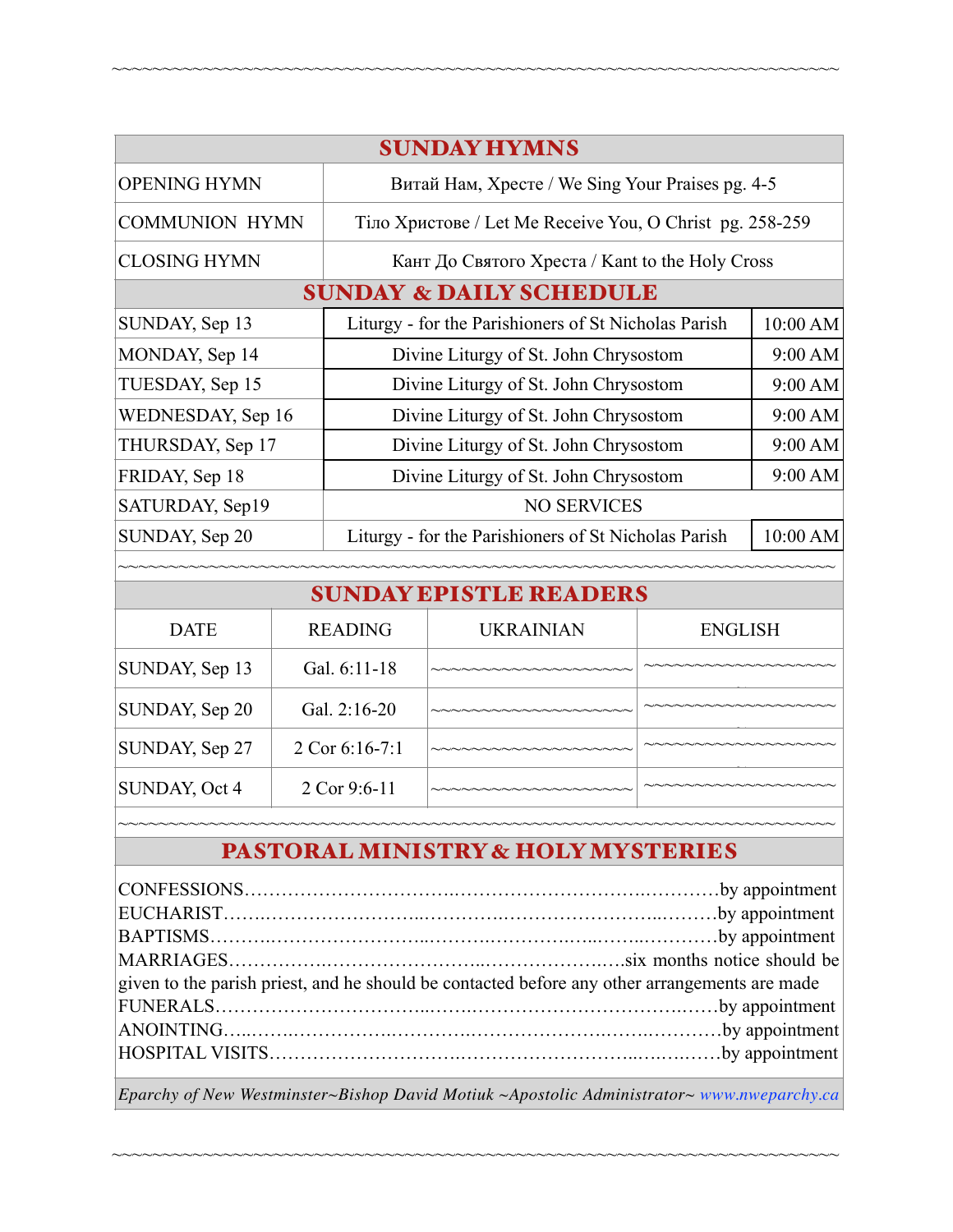## ANNOUNCEMENTS

~~~~~~~~~~~~~~~~~~~~~~~~~~~~~~~~~~~~~~~~~~~~~~~~~~~~~~~~~~~~~~~~~~~~~~~~

**PRAYER REQUEST -** Please keep in your prayers SYLVIA KELLY, CHARLOTTE KRAKOWSKI, RICHARD NEWBERRY, CAROLINE SMUDY, LANCE DELVES and other members of our parish, our family and friends who are ailing, in hospitals, nursing homes and those who are not able to join actively in their community.

**BEQUESTS & WILLS -** Leaving a bequeath is a process of giving a donation through your will. It is simply a distribution from your estate to a charitable organization through your last will and testament. It can be as small or as large a donation as you wish. It is important that you talk to your lawyer about the process. In your kindness please remember St Nicholas the Wonderworker Ukrainian Catholic Church in your bequeath and will. If anyone wishes to make such a bequeath in their will, the following clause may be included or added to a will: "I give, devise, and bequeath to **St Nicholas the Wonderworker Ukrainian Catholic Parish -** *1112 Caledonia Avenue, Victoria BC, V8T 1G1*, the sum of \$  $\degree$  (or  $\degree$  % of my estate), to be used for the benefit of the parish and it's pastoral activities."

**EXAMING OF THE DIVINE LITURGIES -** as we start to re-open our churches to the public the live streaming of the services from St. Nicholas parish will continue as usual. Every Sunday at 10AM.

**WE SHARE THE AIR - Please keep it healthy and fragrant free. Someone in this area is** scent-sitive. The chemicals used in scented products can make some people sick, especially those with fragrance sensitivities, asthma, allergies and other respiratory ailments. PLEASE DO NOT \*wear perfume, cologne, lotion, aftershave and other fragrances; \*USE unscented personal care products. Be Sensitive to Others. Thank you for your understanding. *St. Nicholas parish.* 

**SEPTEMBER 6 DONATIONS -** Loose collection: \$5.00; Envelope collection: \$442.98; Pre-authorized donations Aug 31 to Sept 6: \$260.00; Canada Helps online donations Aug 31 to Sept 6: \$24.13. **TOTAL: \$732.11.** May God bless and reward you abundantly for your generosity! May God bless and reward you abundantly for your generosity!

~~~~~~~~~~~~~~~~~~~~~~~~~~~~~~~~~~~~~~~~~~~~~~~~~~~~~~~~~~~~~~~~~~~~~~~~



**EXAMPLE ONLINE** to St. Nicholas parish: [www.canadahelps.org/en/dn/45460](http://www.canadahelps.org/en/dn/45460)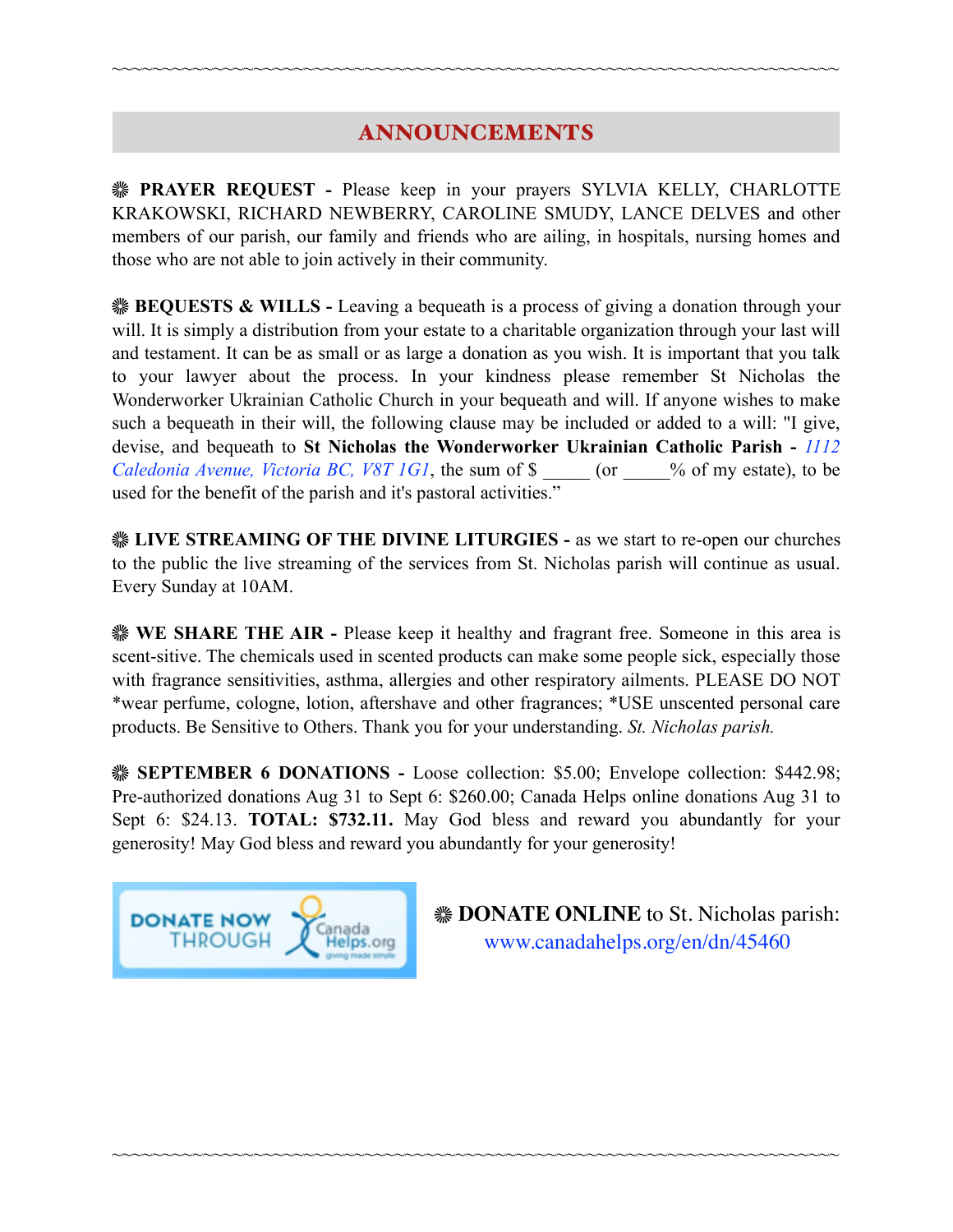### DIVINE LITURGY PROPERS

~~~~~~~~~~~~~~~~~~~~~~~~~~~~~~~~~~~~~~~~~~~~~~~~~~~~~~~~~~~~~~~~~~~~~~~~

### *The Divine Liturgy of our Father among the Saints John Chrysostom*

**Troparion, Tone 6:** Angelic powers were upon Your tomb\* and the guards became like dead men;\* Mary stood before Your tomb\* seeking Your most pure body.\* You captured Hades without being overcome by it.\* You met the Virgin and granted life.\* O Lord, risen from the dead,\* glory be to You!

**Troparion, Tone 4:** O Lord, as You had shown from on high the splendour of the firmament,\* so did You show on earth\* the splendour of the dwelling place of Your holy glory.\* Make it stand firm for ever and ever\* and accept the supplications\* which we offer unceasingly to You through Your Mother.\* O Lord, You are the Life and Resurrection of all of us.

**Troparion, Tone 4:** We offer You the Life-giving Cross, O Lord,\* as a means of intercession, and as a sign of Your bounty\* which You have given to us in spite of our unworthiness.\* Save our country and Your people\* who offer You their supplications through Your Mother,\* for You alone are the Lover of Mankind.

**Kontakion, Tone 6:** With His life-giving hand\* Christ our God, the Giver of life,\* raised all the dead from the murky abyss\* and bestowed resurrection upon humanity.\* He is for all the Saviour,\* the resurrection and the life, and the God of all.

**Glory: Kontakion, Tone 4:** You have made the Church a resplendent heaven, enlightening all the faithful.\* Therefore, we stand in the midst of this holy dwelling place and cry out to You:\* Make firm this house, O Lord.

**Now: Kontakion, Tone 8:** Today we see the saving Tree which blossomed from earthy seed.\* It is lifted up in the Church by the hands of the bishop.\* The universe adores and greets It with awe.\* Save us by It, O Lord.

**Prokeimenon, Tone 6:** Save Your people, O Lord,\* and bless Your inheritance. *Verse:* Unto You I will cry, O Lord, my God, lest You turn from me in silence. *(Psalm 27:9,1)*

**Epistle - Gal. 6:11-18 - A Reading from the Letter of Saint Apostle Paul to Galatians:** Brothers and Sisters, see with what large letters I am writing to you in my own hand! It is those who want to make a good appearance in the flesh who are trying to compel you to have yourselves circumcised, only that they may not be persecuted for the cross of Christ. Not even those having themselves circumcised observe the law themselves; they only want you to be circumcised so that they may boast of your flesh. But may I never boast except in the cross of our Lord Jesus Christ, through which the world has been crucified to me, and I to the world. For neither does circumcision mean anything, nor does uncircumcision, but only a new creation.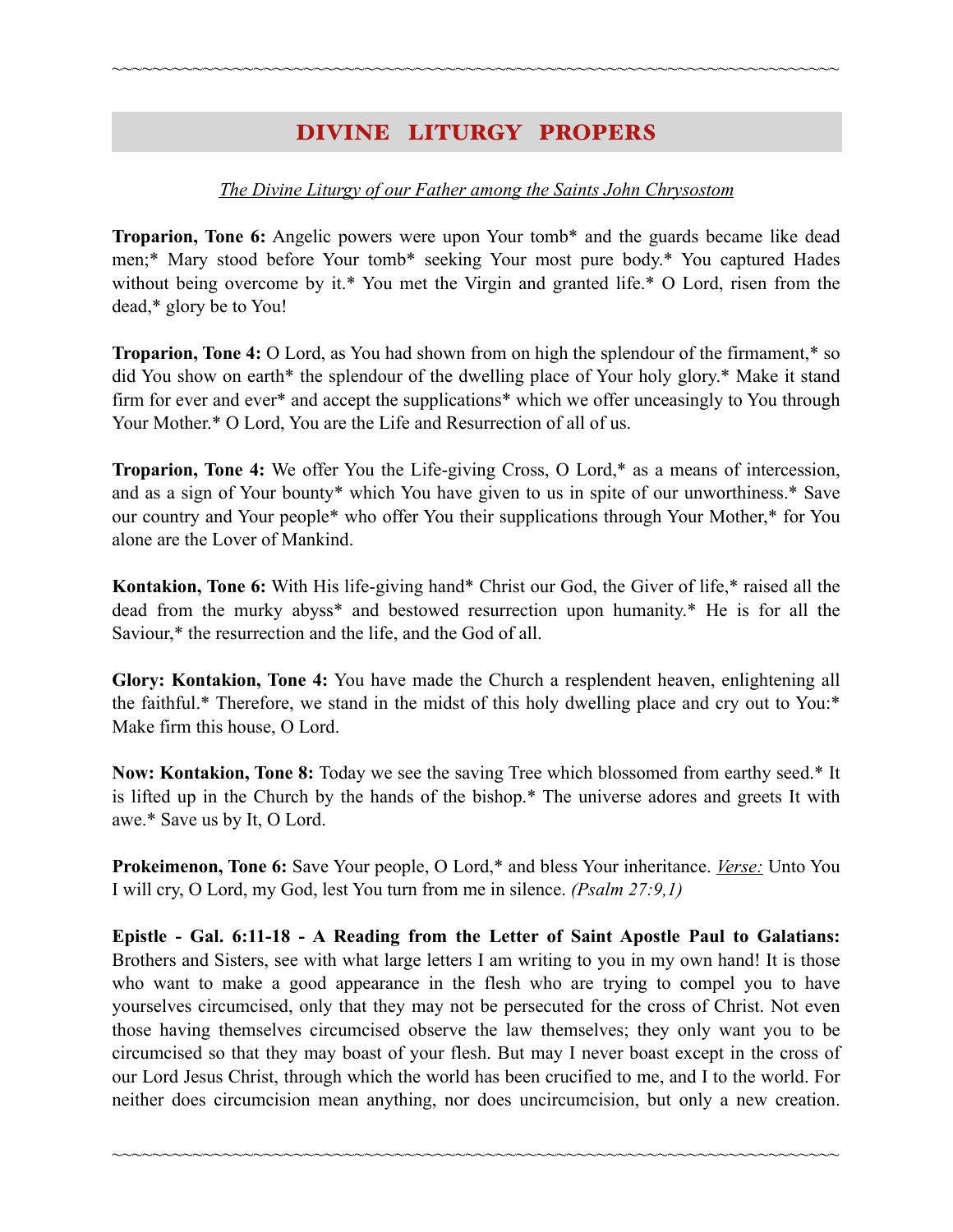Peace and mercy be to all who follow this rule and to the Israel of God. From now on, let no one make troubles for me; for I bear the marks of Jesus on my body. The grace of our Lord Jesus Christ be with your spirit, brothers. Amen.

~~~~~~~~~~~~~~~~~~~~~~~~~~~~~~~~~~~~~~~~~~~~~~~~~~~~~~~~~~~~~~~~~~~~~~~~

**Апостол - Гал. 6:11-18 - До Галатів Послання Святого Апостола Павла Читання:** Браття і сестри, погляньте, якими великими буквами я написав вам своєю рукою! Усі ті, хто бажає хвалитися тілом, змушують вас обрізуватись, щоб тільки вони не були переслідувані за хреста Христового. Бо навіть і ті, хто обрізується, самі не зберігають Закона, а хочуть, щоб ви обрізувались, щоб хвалитися їм вашим тілом. А щодо мене, то нехай нічим не хвалюся, хіба тільки хрестом Господа нашого Ісуса Христа, що ним розп'ятий світ для мене, а я для світу. Бо сили немає ані обрізання, ані необрізання, а створіння нове. А всі ті, хто піде за цим правилом, мир та милість на них, і на Ізраїля Божого! Зрештою, хай ніхто не турбує мене, бо ношу я Ісусові рани на тілі своїм! Благодать Господа нашого Ісуса Христа нехай буде з духом вашим, браття! Амінь.

**Alleluia, Tone 1:** *Verse:* I have exalted one chosen from the people and with my holy oil anointed him. *Verse:* My hand shall always be with him and my arm shall make him strong. *(Psalm 88:20-21,22)*

**Gospel - Jn 3:13-17 -** The Lord said, No one has gone up to heaven except the one who has come down from heaven, the Son of Man. And just as Moses lifted up the serpent in the desert, so must the Son of Man be lifted up, so that everyone who believes in him may have eternal life." For God so loved the world that he gave his only Son, so that everyone who believes in him might not perish but might have eternal life. For God did not send his Son into the world to condemn the world, but that the world might be saved through him.

**Євангеліє - Іван 3:13-17 -** Сказав Господь: "Ніхто не ввійшов у небо, крім того, хто зійшов з неба: Син Чоловічий! Тож так, як Мойсей змія підняв у пустині, – так треба Синові Чоловічому бути піднесеним, щоб кожен, хто вірує у нього, жив життям вічним. Бог бо так полюбив світ, що Сина свого Єдинородного дав, щоб кожен, хто вірує в нього, не загинув, а жив життям вічним. Бо не послав Бог у світ Сина світ засудити, лише ним – світ спасти".

**Communion Hymn:** Praise the Lord from the heavens;\* praise Him in the highest. *(Psalm 148:1)*\* O Lord, I love the house where you dwell,\* the place where your glory abides.\* Alleluia, alleluia,\* alleluia. *(Psalm 25:8)*

### PRAYER DURING THE CORONAVIRUS OUTBREAK

Jesus Christ, you travelled through towns and villages "curing every disease and illness." At your command, the sick were made well. Come to our aid now, in the midst of the global spread of the coronavirus, that we may experience your healing love.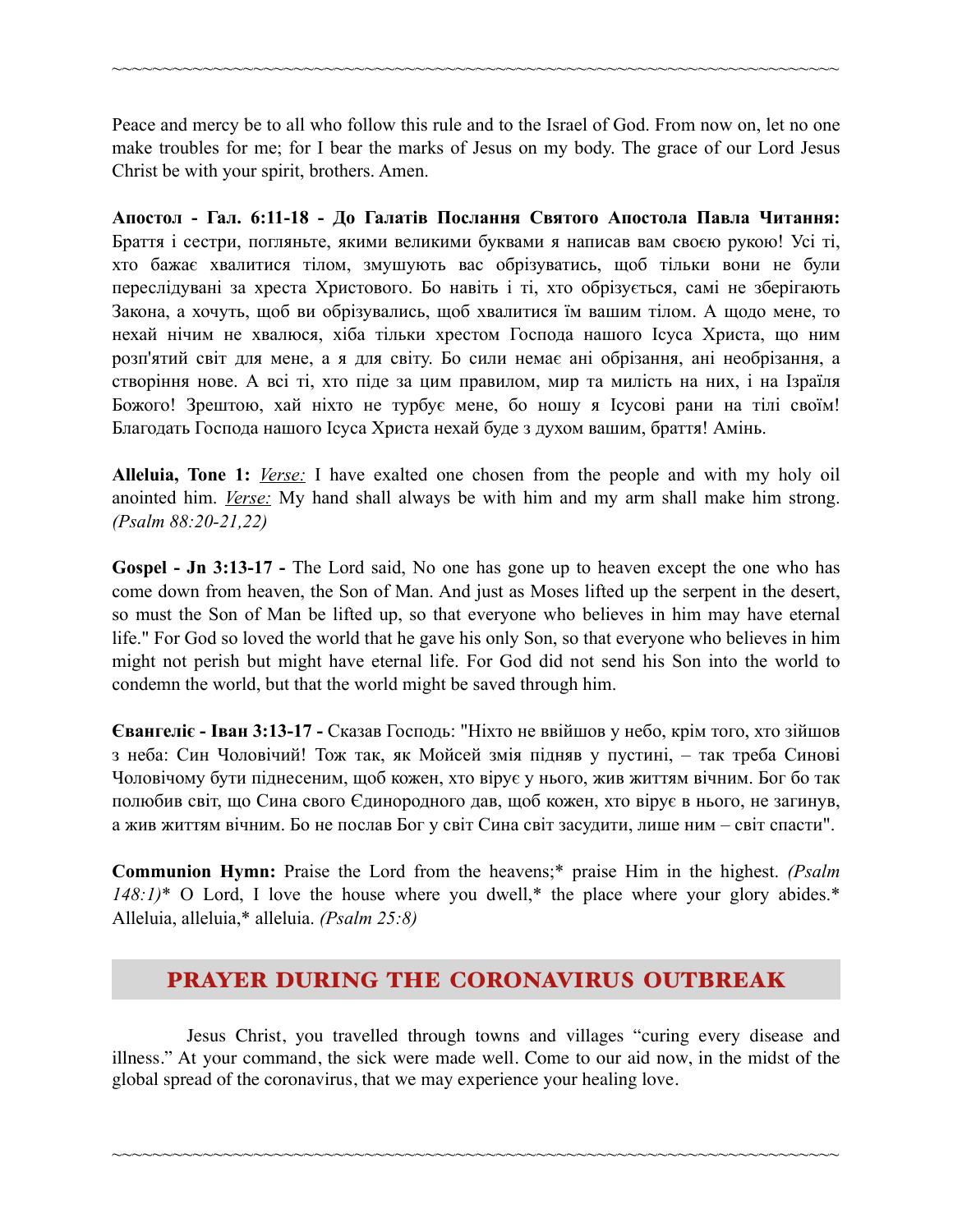

Heal those who are sick with the virus. May they regain their strength and health through quality medical care.

Heal us from our fear, which prevents nations from working together and neighbours from helping one another.

Heal us from our pride, which can make us claim invulnerability to a disease that knows no borders.

Stay by our side in this time of uncertainty and sorrow. Be with those who have died from the virus. May they be at rest with you in your eternal peace. Be with the families of those who are sick or have died. As they worry and grieve, defend them from illness and despair. May they know your peace. Be with the doctors, nurses, researchers and all medical professionals who seek to heal and help those affected and who put themselves at risk in the process. May they know your protection and peace. Be with our priests and spiritual care givers. May they know that they are loved and cared for.

~~~~~~~~~~~~~~~~~~~~~~~~~~~~~~~~~~~~~~~~~~~~~~~~~~~~~~~~~~~~~~~~~~~~~~~~

Be with the leaders of all nations. Give them the foresight to act with charity and true concern for the well-being of the people they are meant to serve. Give them the wisdom to invest in long-term solutions that will help prepare for or prevent future outbreaks. May they know your peace, as they work together to achieve it on earth.

Whether we are home or abroad, surrounded by many people suffering from this illness or only a few, Jesus Christ, stay with us as we endure and mourn, persist and prepare. In place of our anxiety, give us your peace.

For You are a God of mercy, kindness, and love, and we glorify You, Father, Son, and Holy Spirit, now and for ever and ever. Amen.

### **>|< >|< >|<**

#### **МОЛИТВА ПІД ЧАС СПАЛАХУ КОРОНАВІРУСУ**

Ісусе Христе, ти подорожував по містах і селах, оздоровлюючи від хвороб і немочей. За Твоїм повелінням хворі видужували. У час пандемії коронавірусу повели цій хворобі відступити, щоб ми відчули Твою оздоровлюючу любов.

Вилікуй тих, хто хворий вірусом. Нехай вони відновлять свої сили та здоров'я завдяки якісній медичній допомозі.

Вилікуй нас від нашого страху, який заважає націям спільно працювати та сусідам допомагати один одному.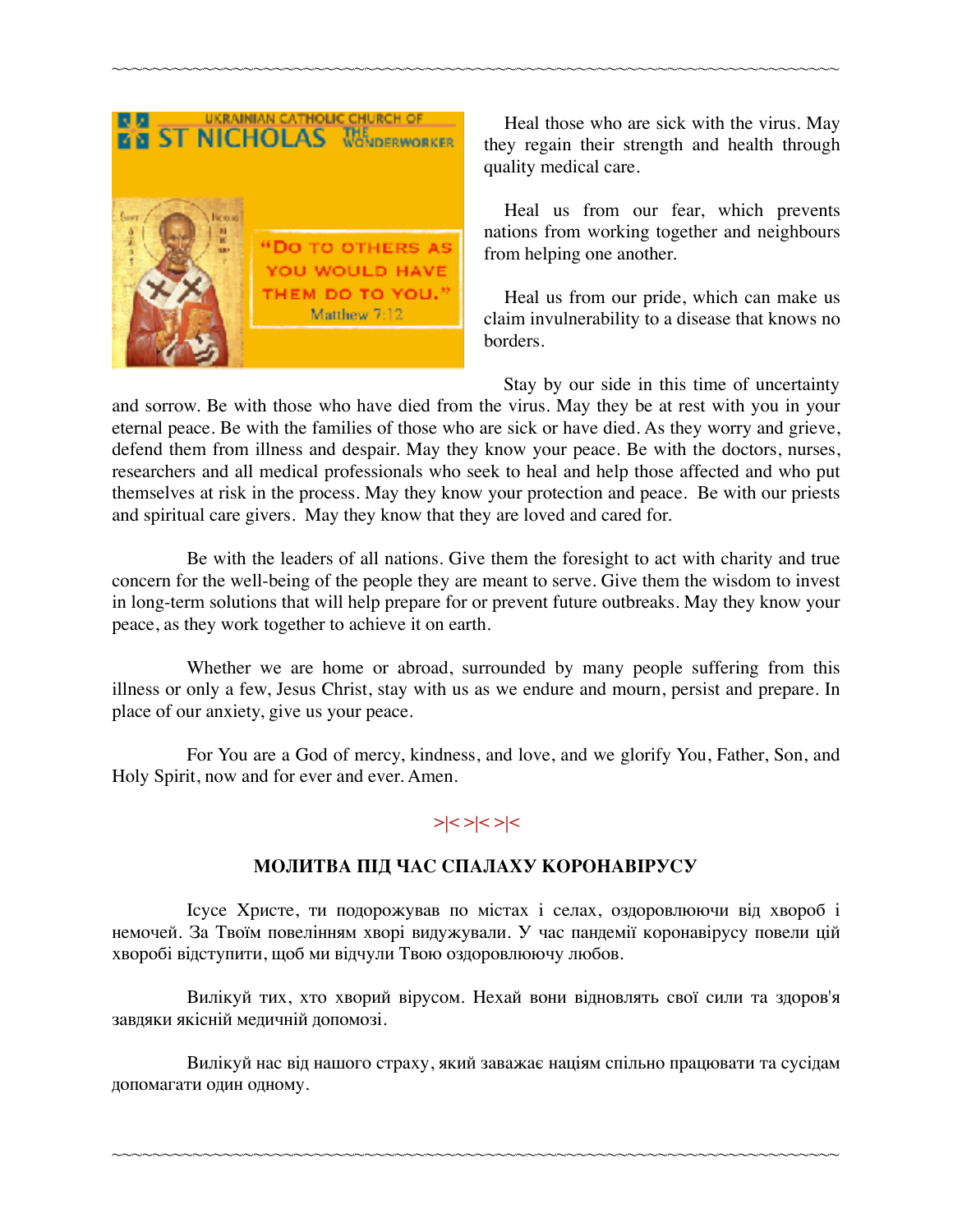Вилікуй нас від нашої гордості, яка може змусити нас претендувати на невразливість до захворювання, що не знає меж.

~~~~~~~~~~~~~~~~~~~~~~~~~~~~~~~~~~~~~~~~~~~~~~~~~~~~~~~~~~~~~~~~~~~~~~~~

Залишайся поруч у цей час невизначеності та смутку. Будь з тими, хто помер від вірусу. Нехай вони спочивають з Тобою у вічному спокої. Будь з родинами тих, хто хворий або помер, коли вони турбуються і сумують, захищай їх від хвороб і відчаю. Нехай вони знають Твій спокій.

Будь з лікарями, медсестрами, дослідниками та всіми медичними працівниками, котрі прагнуть вилікувати та допомогти постраждалим та, котрі піддають себе ризику в своїй праці. Нехай вони знають Твій захист і спокій.

Будь з нашими священиками та духовними опікунами. Нехай вони знають, що їх люблять і піклуються про них.

Будь з лідерами всіх націй. Дай їм передбачення діяти милосердно та зі справжньою турботою про добробут людей, котрим вони призначені служити. Надай їм мудрості інвестувати у довгострокові рішення, які допоможуть підготуватися або запобігти майбутнім спалахам. Нехай вони пізнають Твій мир, коли разом працюють над досягненням його на землі.

Будь ми вдома чи за кордоном, в оточенні багатьох людей, які страждають цією хворобою, або наодинці, Ісусе Христе, залишайтеся з нами, коли ми терпимо і сумуємо. Замість нашої тривоги дай нам спокій.

Бо Ти - Бог милосердя, доброта та любов, і ми прославляємо Тебе, Отця, і Сина, і Святого Духа, нині, і повсякчас, і на віки вічні. Амінь.



### EXALTATION OF THE HOLY CROSS *(September 14)*

~~~~~~~~~~~~~~~~~~~~~~~~~~~~~~~~~~~~~~~~~~~~~~~~~~~~~~~~~~~~~~~~~~~~~~~~

 Two events in connection with the Honourable Cross of Christ are commemorated on this day: first, the finding of the Honourable Cross on Golgotha and second, the return of the Honourable Cross from Persia to Jerusalem. Visiting the Holy Land, the holy Empress Helena decided to find the Honourable Cross of Christ.

An old Jewish man named Judah was the only one who knew where the Cross was located, and, constrained by the empress, he revealed that the Cross was buried under the temple of Venus that Emperor Hadrian had built on Golgotha. The empress ordered that this idolatrous temple be razed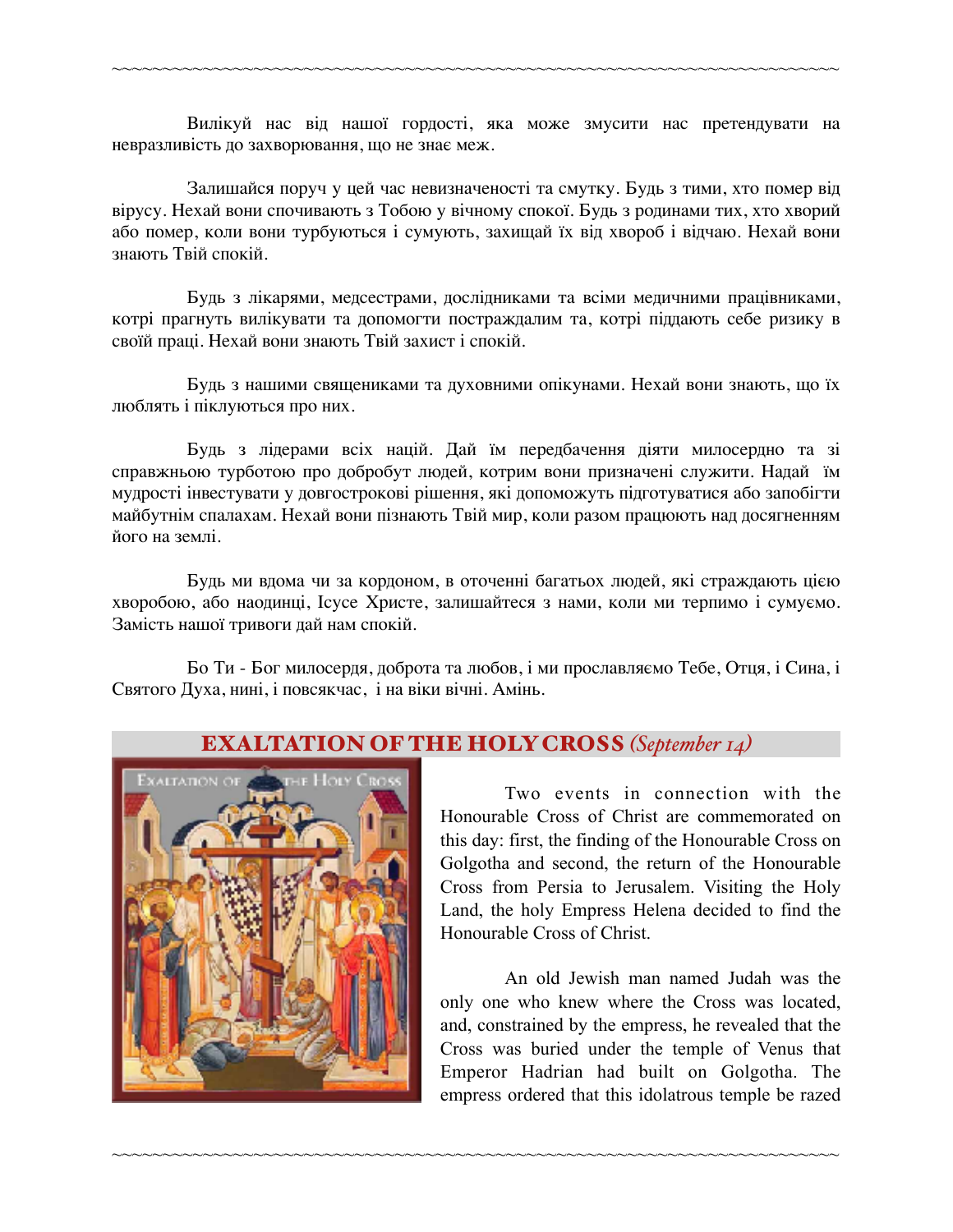and, having dug deep below it, found three crosses. While the empress pondered on how to recognize which of these was the Cross of Christ, a funeral procession passed by.

~~~~~~~~~~~~~~~~~~~~~~~~~~~~~~~~~~~~~~~~~~~~~~~~~~~~~~~~~~~~~~~~~~~~~~~~

 Patriarch Macarius told them to place the crosses, one by one, on the dead man. When they placed the first and second cross on the dead man, the dead man lay unchanged. When they placed the third cross on him, the dead man came back to life. By this they knew that this was the Precious and Life-giving Cross of Christ. They then placed the Cross on a sick woman, and she became well. The patriarch elevated the Cross for all the people to see, and the people sang with tears: "Lord, have mercy!"

 Empress Helena had a silver case made and set the Honourable Cross in it. Later, the Persian Emperor Chozroes conquered Jerusalem, enslaved many people, and took the Lord's Cross to Persia. The Cross remained in Persia for fourteen years. In the year 628 the Greek Emperor Heraclius defeated Chozroes and, with much ceremony, returned the Cross to Jerusalem.

 As he entered the city Emperor Heraclius carried the Cross on his back, but suddenly was unable to take another step. Patriarch Zacharias saw an angel preventing the emperor from bearing the Cross on the same path that the Lord had walked barefoot and humiliated. The patriarch communicated this vision to the emperor. The emperor removed his raiment and, in ragged attire and barefoot, took up the Cross, carried it to Golgotha, and placed it in the Church of the Resurrection, to the joy and consolation of the whole Christian world.

### LORD'S PRAYER. THIS IS A REAL SCHOOL OF CHRISTIAN PRAYER.



*In prayer we should turn to God as our dearest person. At the same time, we cannot forget that God is the Father of all people. This was emphasized by the Father and the Head of the UGCC in the 17th issue of the video project "His Beatitude Sviatoslav: #clearly\_about\_complicated," in which he explained the first two words of the Lord's Prayer. His Beatitude also announced that* 

*several future programs would be devoted to the explanation of the Our Father prayer.* 

At the beginning of the [video catechesis](http://news.ugcc.ua/articles/gospodnya_molitva_shcho_oznachaie_nashe_zvernennya_do_boga_otche_nash_90731.html), His Beatitude Sviatoslav noted that when the apostles saw Jesus Christ praying, they asked Him, "Teacher, teach us to pray." And then, in response to their request, Christ invited them to the first-ever school of Christian prayer. Because this prayer of the apostles was taught by the Lord Himself, it is also called the Lord's Prayer.